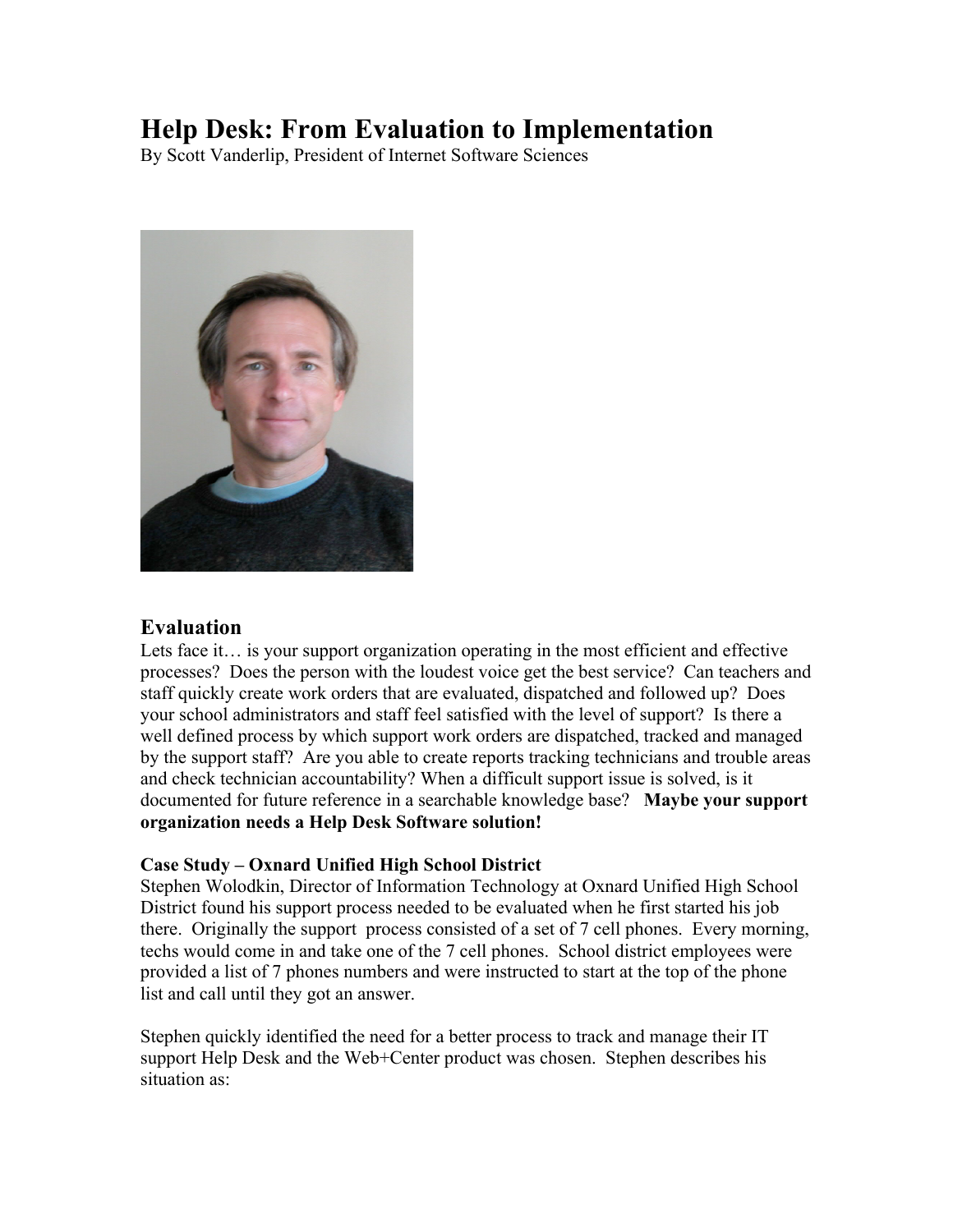"Prior to using Web+Center, the end users dialed the cell phone numbers of our techs in sequence until somebody answered the phone! We needed a simple, budget-friendly, web-based solution that we could deploy rapidly to remedy this situation. Web+Center was chosen and deployed very quickly and we have loved using it ever since."

# **SELECTION**

If you decide you need to automate your support organization with a Help Desk product, the choices are often overwhelming. A quick web browse of the vendors listed on the www.HelpDesk.com will give you a partial list of vendors.

## Web-based or Client Based application?

The first choice one should probably consider is whether the product will be web-based or a traditional Windows/Mac Client program. A web-based product offers immediate access to anyone with a browser while a traditional client based program will require software installation on individual machines making upgrades and initial deployment for all planned users of the system difficult and time consuming. In today's Internet connected world where universal connectivity is often available for both home and schools, a web-based system typically will offer substantial advantages over a client program based application.

### **Features and Cost**

Help Desk packages vary from FREE or low cost to hundreds of thousands of dollars. When evaluating a system, it is always important to find one that BEST fits your support processes and requirements and budget. Although many help desk packages may offer many attractive bells and whistles in their product, these added complexities and increased data input requirements may actually prevent a successful implementation of a Help Desk system. *A balance has to be made between a Help Desk program complexity and data input requirements versus the ability and willingness of the techs and customers to use the system.* If it takes 10 minutes to create a single trouble ticket, the system may be un-acceptable and not used by support staff or customers. If extensive training is required and no training time or budget is available, an expensive investment in help desk software may sit on the shelf for years before deployment. It might be valid for some IT support organizations to envision a two step evolution where a simple Help Desk system could be installed to quickly obtain a higher level of automation into their IT support organizations with a second planned phase that would utilize a more comprehensive Help Desk package configured in a more centralized environment across multiple departments. Some Help Desk implementations fail when attempting to involve too many departments and buyoff and agreement on processes becomes the bigger issue and not the software itself.

The true cost of the software should be carefully compared when shopping for a Help Desk Product. Pricing and annual support costs are often difficult to extract out of vendors and while initial per tech seat costs may appear cheaper with one vendor, it may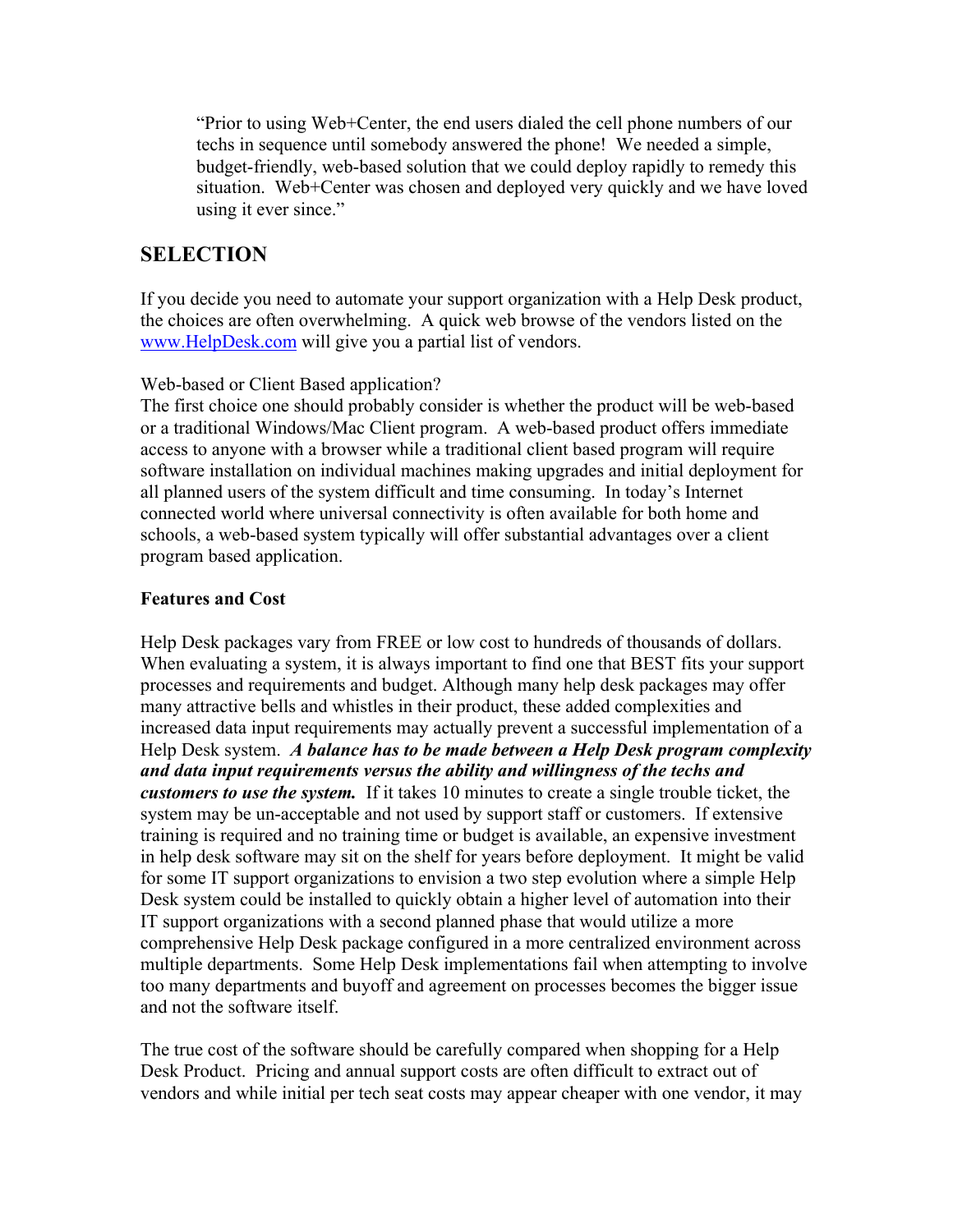turn out to be more expensive when including per customer licenses or web-based features or add-ons. Additional customizations or deployment costs should also be carefully calculated before purchasing a software product.

## **Deployment and Implementation**

Implementing a software Help Desk solution often goes well beyond the simple automation of work orders into a database, but it also forces many organizational changes and improvements not originally planned. Implementing a Help Desk solution forces organizations to evaluate their processes, priorities, and support resources. A new automated software Help Desk solution might be the catalyst for much needed change. It might be a way for an organization to help bridge and create better multi departmental collaboration and cooperation by all sharing a common support database. Others can easily justify the cost of a Help Desk system by using its reporting tools to show decision makers the level of work required for technicians and how additional tech resources should be funded.

Finding the budget and purchasing the software may be the easy step compared to deployment of the Help Desk product. Help Desk products often fall into two types: a "toolkit" approach or an "out-of-the-box" solution. Often higher end Help Desk "toolkit" products require some level of customization/programming before any functionality can be extracted from the product. This additional cost and time is often under estimated in the original deployment plan and budget and many Help Desk projects sit on the shelf due to lack of funding or technical resources for this additional initial configuration and deployment step. Out of the Box solutions can usually be configured with internal support staff but may lack some of the customization options of a toolkit based system.

Deployment should be carefully planned and phased. While working with many educational IT departments, tech acceptance of the Help Desk solution and their perception and their appreciation of a system that makes their job easier and less stressful is important to any successful launch. It is important that the system is not perceived as a method to monitor tech performance although many Help Desk system have the ability to obtain statistics on work orders and technicians performance. A good Help Desk product should be viewed by technicians as a tool to help track and dispatch support work orders and a collaborative way to share knowledge and experience and distribute the work load.

### **Making the customer part of the solution**

A well designed Help Desk product should have the ability for the support customer to be part of the solution by offering a searchable knowledge base of common support issues and questions and a way for customers/staff to easily create their own support tickets. With a web based interface, most users are able to navigate simple web forms with fairly high success rates to submit a trouble ticket or find answers to frequently asked questions or common problems.